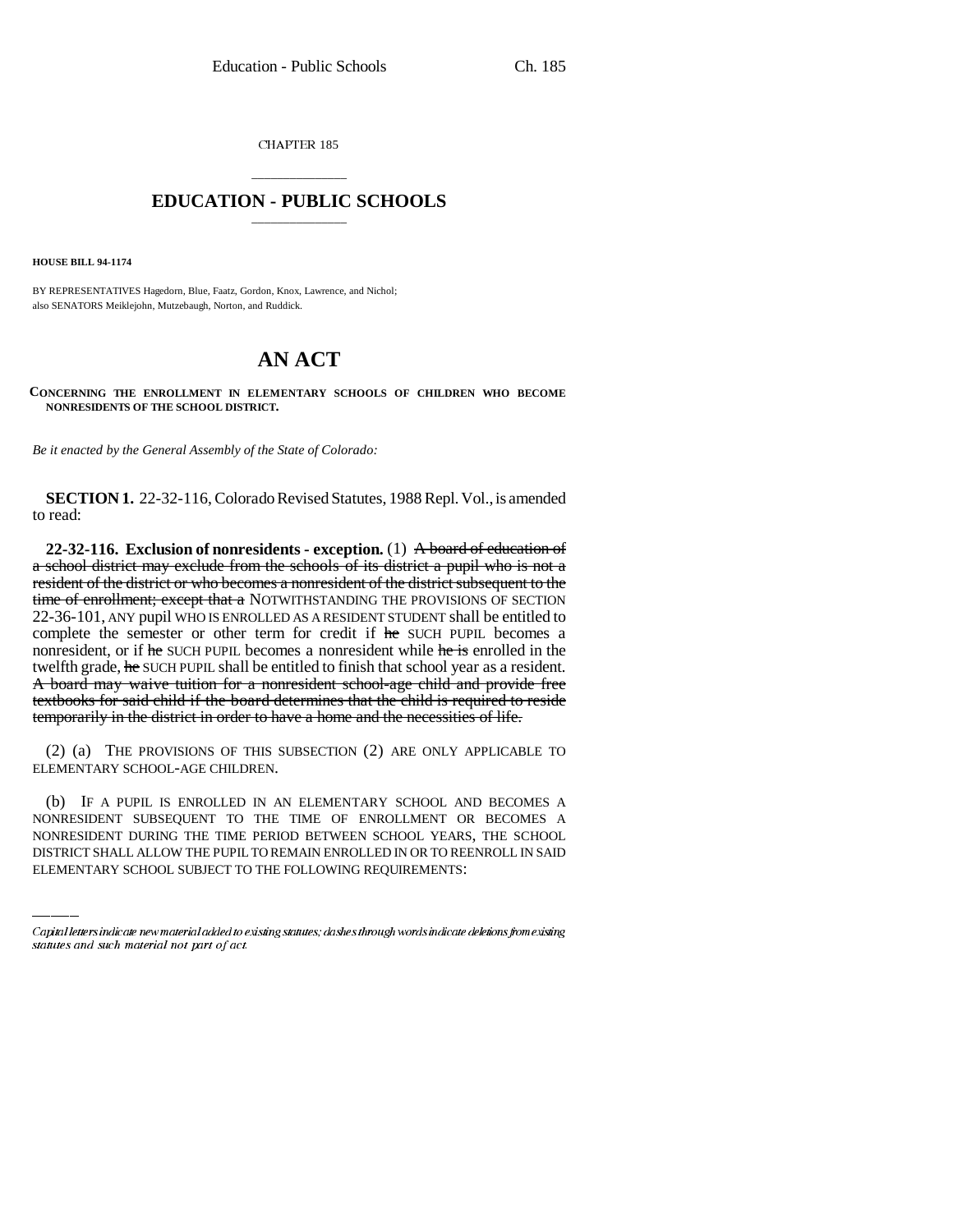(I) THE PUPIL WAS INCLUDED IN THE MOST RECENT OCTOBER PUPIL ENROLLMENT COUNT TAKEN BY THE SCHOOL DISTRICT AND HAS BEEN CONTINUOUSLY ENROLLED IN THE ELEMENTARY SCHOOL SINCE THE DATE THE COUNT WAS TAKEN;

(II) THE PARENT OR GUARDIAN OF THE PUPIL HAS MADE A WRITTEN REQUEST TO THE PRINCIPAL OF THE ELEMENTARY SCHOOL ASKING FOR THE PUPIL TO REMAIN ENROLLED IN OR TO REENROLL IN THE SCHOOL; AND

(III) THE REQUEST HAS BEEN APPROVED BY THE PRINCIPAL OF THE ELEMENTARY SCHOOL FOLLOWING A FINDING THAT SPACE EXISTS IN THE SCHOOL TO ACCOMMODATE THE PUPIL.

(c) IF THE PUPIL'S REQUEST IS MADE AND APPROVED PURSUANT TO THIS SUBSECTION (2), THE SCHOOL DISTRICT SHALL PERMIT THE PUPIL TO REMAIN ENROLLED IN OR TO REENROLL IN THE REQUESTED ELEMENTARY SCHOOL. THE SCHOOL DISTRICT OF RESIDENCE AND THE SCHOOL DISTRICT OF ATTENDANCE SHALL ENTER INTO A WRITTEN AGREEMENT CONCERNING THE PUPIL AS PROVIDED IN SECTION 22-32-115 (4).

(d) IF THE PUPIL THAT HAS RECEIVED PERMISSION TO REENROLL IN AN ELEMENTARY SCHOOL PURSUANT TO THE PROVISIONS OF THIS SUBSECTION (2) DOES NOT DO SO BY THE PUPIL ENROLLMENT COUNT IN OCTOBER, THE SCHOOL DISTRICT IS NO LONGER REQUIRED TO PERMIT SUCH REENROLLMENT.

(e) NOTHING IN THIS SUBSECTION (2) MAY BE CONSTRUED AS CREATING AN OBLIGATION ON THE PART OF THE SCHOOL DISTRICT OF RESIDENCE OR THE SCHOOL DISTRICT OF ATTENDANCE TO PROVIDE TRANSPORTATION AT PUBLIC EXPENSE FOR ANY SUCH PUPIL TO AND FROM THE SCHOOL OF ATTENDANCE.

**SECTION 2.** 22-32-115 (2) (b) and (4), Colorado Revised Statutes, 1988 Repl. Vol., are amended to read:

**22-32-115. Tuition for resident school-age children.** (2) (b) (I) A board of education of a district may SHALL permit any child, the parents or guardian of whom ARE RESIDENTS OF THE STATE BUT are not residents of the district, to attend school in the district if the parents or guardian of said child have paid, in the calendar year next preceding the year of attendance, an ad valorem school tax upon real property situate in the district and if the property upon which said tax has been paid is contiguous to the district of residence of the parents or guardian. In such event, a credit, not to exceed the amount of said tax so paid during the preceding calendar year, shall be deducted from the tuition for such child, and the amount of the tuition shall be computed in accordance with the provisions of paragraph (a) of this subsection (2). PURSUANT TO THE PROVISIONS OF SECTION 22-36-101; EXCEPT THAT THE PARENTS OR GUARDIAN OF SUCH CHILD SHALL NOT BE REQUIRED TO PAY TUITION. Nothing in this paragraph (b) shall be construed as creating an obligation on the part of the school district of residence or the school district of attendance to provide transportation at public expense for any such child to and from the school of attendance. THE BOARD OF EDUCATION OF ANY SCHOOL DISTRICT MAY PERMIT ANY CHILD, THE PARENTS OR GUARDIAN OF WHOM ARE NOT RESIDENTS OF THE STATE, TO ATTEND SCHOOL IN THE SCHOOL DISTRICT AND MAY REQUIRE THE PARENTS OR GUARDIAN OF THE CHILD TO